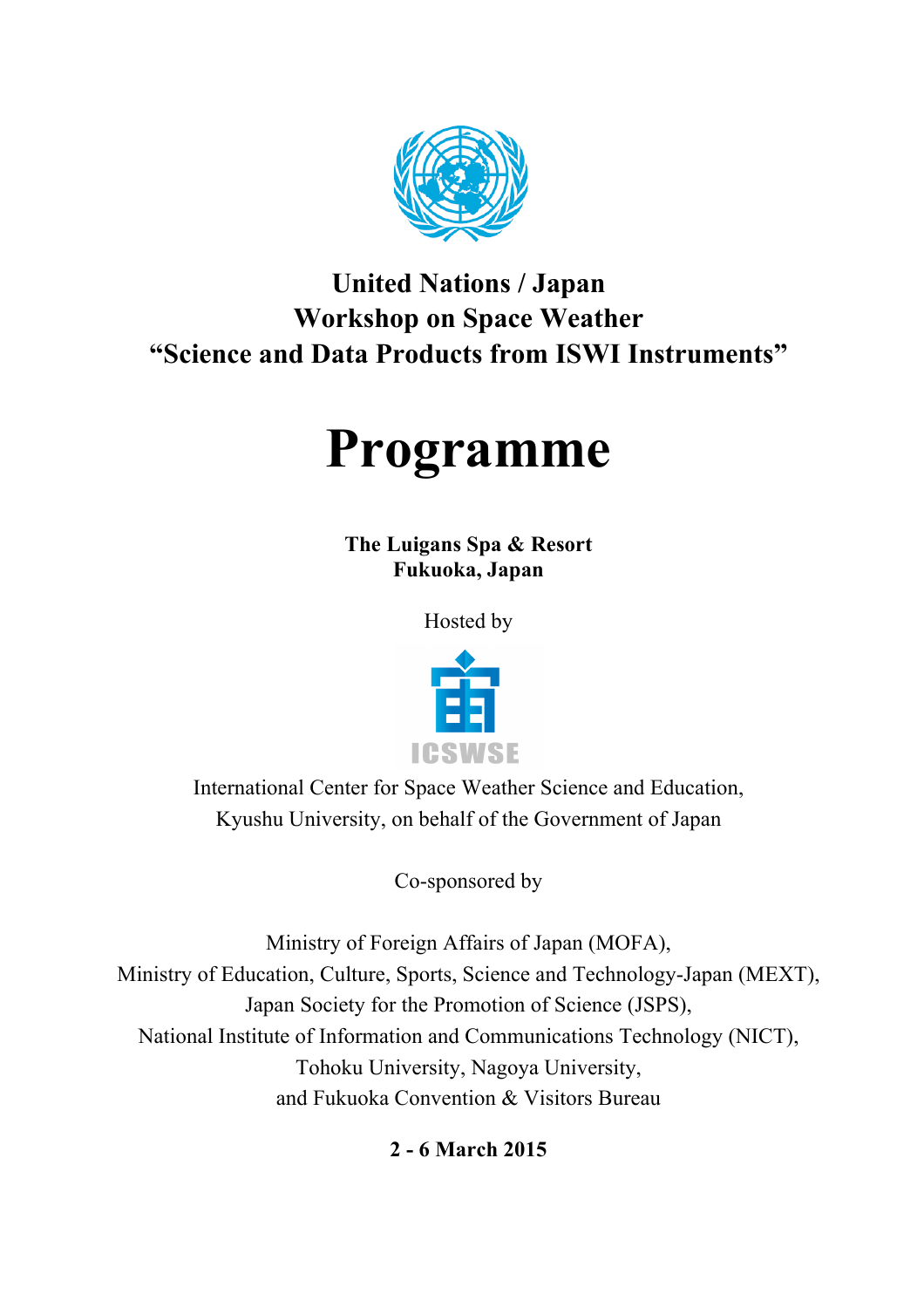#### **Honorary Committee:**

| Prof. Chiharu Kubo     | President, Kyushu University, Japan                                             |
|------------------------|---------------------------------------------------------------------------------|
| Ms. Simonetta Di Pippo | Director, Office for Outer Space Affairs, United Nations                        |
| Dr. Takao Doi          | UN Expert on Space Applications, Office for Outer Space Affairs, United Nations |

#### **Scientific Organizing Committee (SOC):**

| Dr. Nat Gopalswamy                             | NASA, ISWI, SCOSTEP, United States (Chair)                |
|------------------------------------------------|-----------------------------------------------------------|
| Dr. Akimasa Yoshikawa                          | Kyushu University, Japan (Co-Chair)                       |
| Dr. Werner Balogh                              | Office for Outer Space Affairs, United Nations (Co-Chair) |
| Dr. Christine Amory                            | University Pierre and Marie Curie, France                 |
| Dr. Fairos Asillam                             | ANGKASA, Malaysia                                         |
| Dr. Vafi Doumbia                               | l'Université Felix Houphouët-Boigny, Cote d'Ivoire        |
| Dr. Madhulika Guhathakurta NASA, United States |                                                           |
| Dr. Mamoru Ishii                               | NICT, Japan                                               |
| Dr. Jose Ishitsuka                             | IGP, Peru                                                 |
| Dr. Kanya Kusano                               | Nagoya University, Japan                                  |
| Dr. Ian Mann                                   | University of Alberta, Canada                             |
| Dr. P.K. Manoharan                             | NCRA, India                                               |
| Dr. Christian Monstein                         | ETH Zurich, Switzerland                                   |
| Dr. Takahiro Obara                             | Tohoku University, Japan                                  |
| Dr. Young-deuk Park                            | KASI, Republic of Korea                                   |
| Dr. Babatunde Rabiu                            | NASRDA, Nigeria                                           |
| Dr. Kazuo Shiokawa                             | Nagoya University, Japan                                  |
| Dr. Manuela Temmer                             | University of Graz, Austria                               |
| Dr. Satoru Ueno                                | Kyoto University, Japan                                   |
| Dr. Rami Vainio                                | University of Turku, Finland                              |

#### **Local Organizing Committee (LOC):**

Dr. Tsutomu Nagatsuma NICT, Japan

| Dr. Satoru Ueno                   | Kyoto University, Japan |                        |
|-----------------------------------|-------------------------|------------------------|
| ICSWSE, Kyushu University, Japan: |                         |                        |
| Dr. Akimasa Yoshikawa (Chair)     | Dr. Hideaki Kawano      | Dr. Masakazu Watanabe, |
| Dr. Huixin Liu                    | Dr. Shuji Abe           | Dr. Teiji Uozumi       |
| Dr. Maria Gracita Cardinal        | Dr. Akiko Fujimoto      |                        |
| Mr. George Maeda                  | Ms. Kayo Goto           | Ms. Chieko Furukawa    |
|                                   |                         |                        |
|                                   |                         |                        |

#### **Focal Point:**

Office for Outer Space Affairs United Nations Office at Vienna P.O. Box 500, A-1400 Vienna, Austria

Dr. Werner Balogh Phone:  $(+43)$  1-26060-4952<br>Email: werner.balogh@unoo werner.balogh@unoosa.org

Mr. Ahmed Osman Phone: (+43) 1-26060-4977 Email: ahmed.osman@unoosa.org

#### **Local Organizers:**

International Center for Space Weather Science and Education (ICSWSE) Kyushu University, Japan

Dr. Akimasa Yoshikawa Phone:  $(+81)-92-642-4403$ <br>Email:  $vosh(a)$ geo.kyushuyoshi@geo.kyushu-u.ac.jp

Ms. Kayo Goto Phone: (+81)-92-642-4403 Email: wsloc@icswse.kyushu-u.ac.jp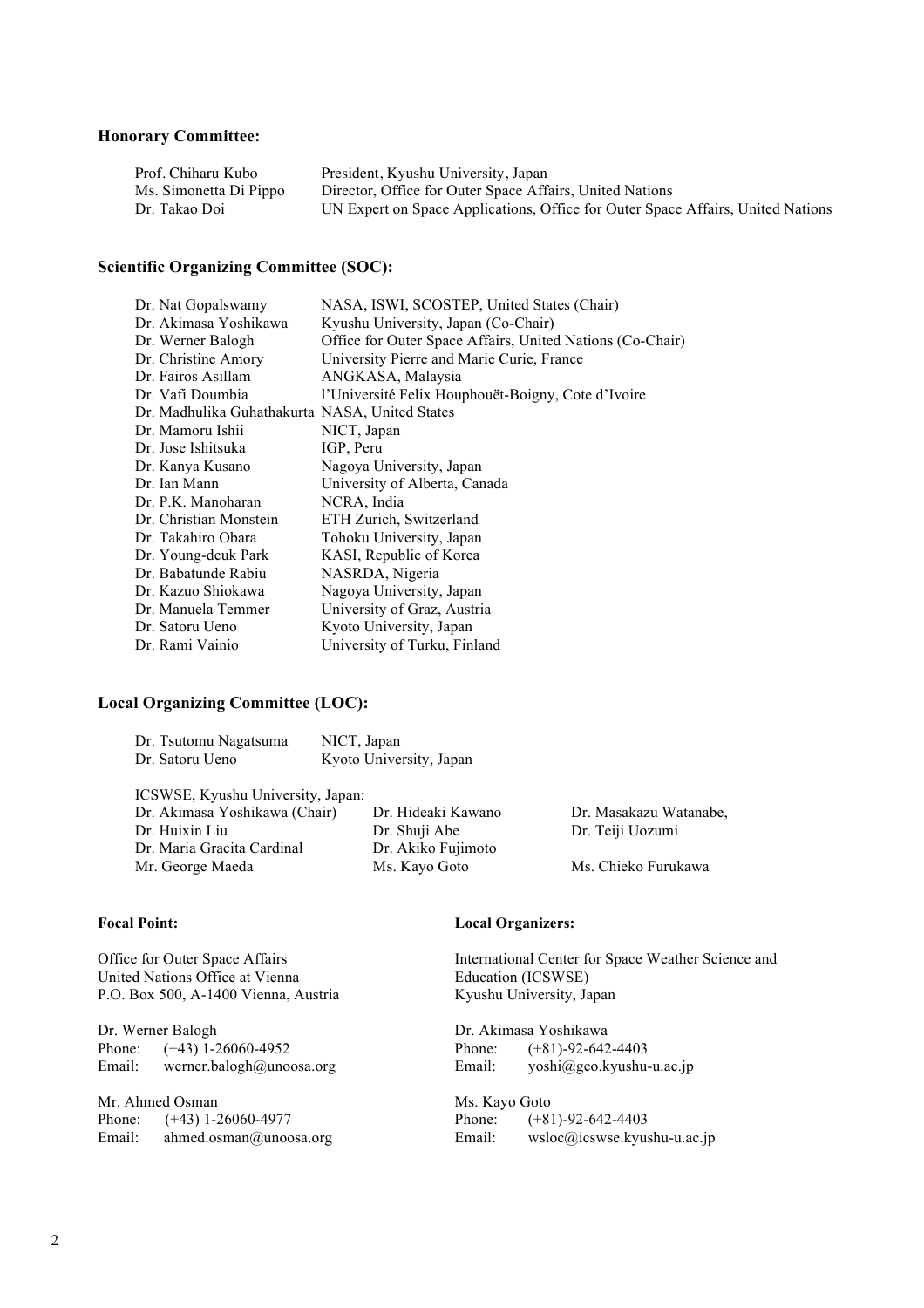# **Monday, 2 March 2015**

*Morning*

#### **09:00 Opening Ceremony**

*Master of Ceremony: Tohru Hada, Director of ICSWSE, Kyushu University, Japan*

| 09:00              | Welcome / Opening Remarks                                                                                                                                                   | Chiharu Kubo, President, Kyushu<br>$\circ$<br>University, Japan                                                                                                              |
|--------------------|-----------------------------------------------------------------------------------------------------------------------------------------------------------------------------|------------------------------------------------------------------------------------------------------------------------------------------------------------------------------|
|                    |                                                                                                                                                                             | Kimikazu Iwase, Deputy Director-General<br>$\circ$<br>for Policy Evaluation, Government of Japan<br>(MEXT)                                                                   |
|                    |                                                                                                                                                                             | Takao Doi, United Nations Expert on Space<br>$\circ$<br>Applications, United Nations Office for<br>Outer Space Affairs<br>Nat Gopalswamy, Chair of SOC, Executive<br>$\circ$ |
|                    |                                                                                                                                                                             | Director of ISWI, NASA, United States                                                                                                                                        |
| 10:00              | <b>Keynote Addresses</b><br>Chairperson: Tohru Hada, Director of ICSWSE, Kyushu University, Japan                                                                           |                                                                                                                                                                              |
| 10:00              | ICSWSE and the MAGDAS Project                                                                                                                                               | Akimasa Yoshikawa<br>ICSWSE, Kyushu University<br>Japan                                                                                                                      |
| 10:30              | NASA's effort to characterize, understand and<br>predict space weather events and international<br>cooperation in space weather                                             | Madhulika Guhathakurta<br>NASA Heliophysics<br><b>United States</b>                                                                                                          |
| 11:00              | $Coffee/Tea$ Break – Group Photo                                                                                                                                            |                                                                                                                                                                              |
| 11:30              | <b>Workshop Introduction</b>                                                                                                                                                |                                                                                                                                                                              |
| 11:30              | United Nations Programme on Space<br>Applications, Workshop Objectives and<br><b>Practical Arrangements</b>                                                                 | Werner Balogh<br>United Nations Office for Outer Space Affairs                                                                                                               |
| 12:15              | Lunch                                                                                                                                                                       |                                                                                                                                                                              |
| Afternoon<br>13:15 | <b>Session 1: Space Weather Instrumentation</b><br>Chairperson: Takao Doi, United Nations Office for Outer Space Affairs<br>Rapporteur: Maria Gracita Cardinal, Philippines |                                                                                                                                                                              |
| 13:15              | Solar radio spectrometer network e-Callisto                                                                                                                                 | Christian Monstein<br><b>ETH</b> Zurich<br>Switzerland                                                                                                                       |
| 13:30              | Current status of the space weather study using<br>the Global Muon Detector Network (GMDN)                                                                                  | Kazuoki Munakata<br>Shinshu University<br>Japan                                                                                                                              |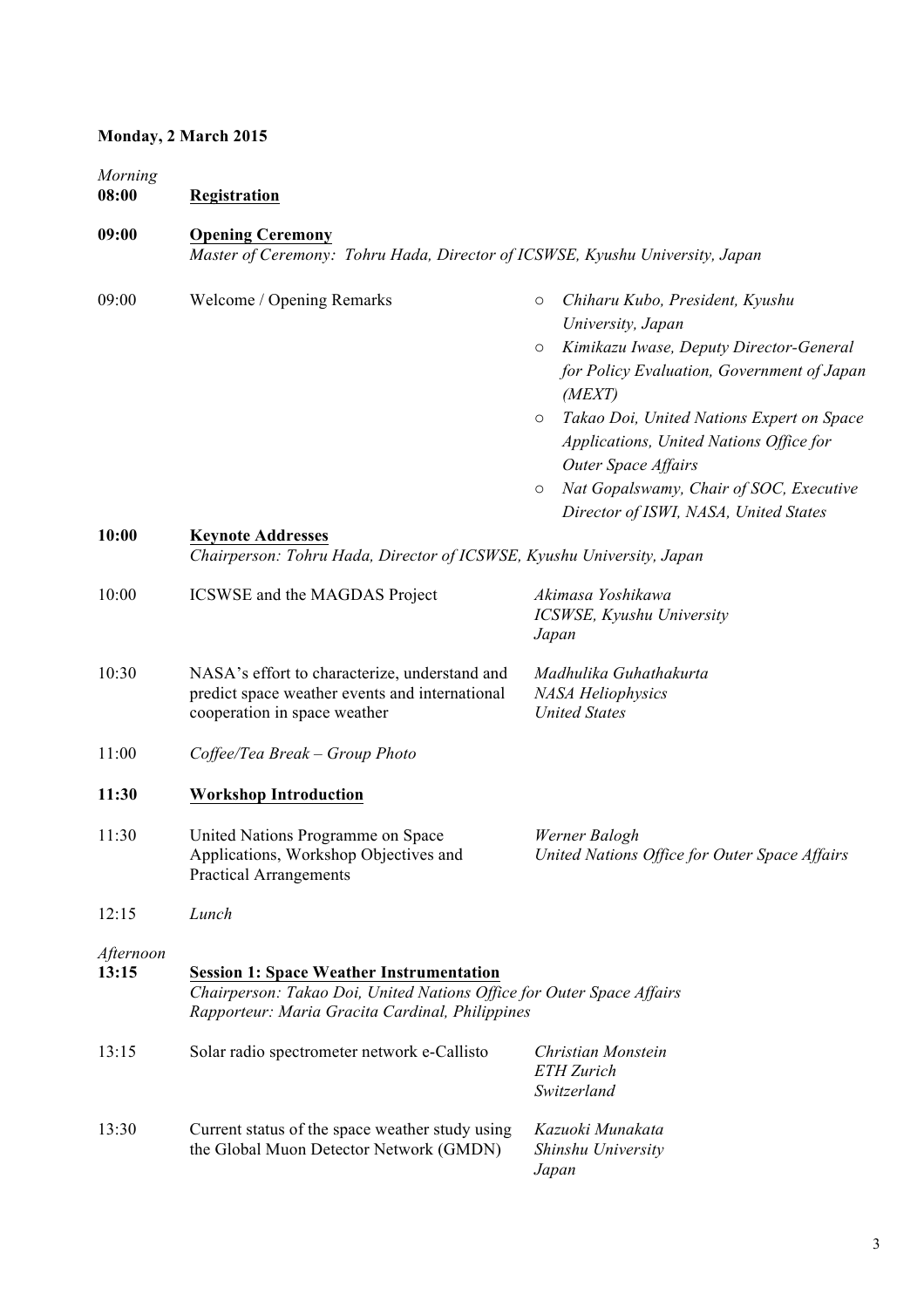| 13:45 | The MITRA as a solar and ionospheric<br>instrument                                                                               | Girish Beeharry<br>Mauritius Radio Telescope/Physics Dept.<br>University of Mauritius<br>Mauritius |
|-------|----------------------------------------------------------------------------------------------------------------------------------|----------------------------------------------------------------------------------------------------|
| 14:00 | The TNU-SuperSID teaching module:<br>enhancing student's knowledge in space science                                              | Tan Le<br>Department of Physics<br>TayNguyen University<br>Vietnam                                 |
| 14:15 | CHAIN project: Typical Solar Active<br>Phenomena Obtained with CHAIN's<br>Instruments and a New Solar Station in Saudi<br>Arabia | Satoru Ueno<br>Kyoto University<br>Japan                                                           |
| 14:30 | Role of the ISWI - MAGDAS Bac Lieu<br>Observatory in the space weather studies in<br>Vietnam                                     | Ha Duyen Chau<br>Institute of Geophysics<br>Viet Nam                                               |
| 14:45 | e-CALLISTO Station in Sri Lanka                                                                                                  | Janaka Adassuriya<br>Arthur C Clarke Institute for Modern<br>Technologies<br>Sri Lanka             |
| 15:00 | Coffee/Tea Break                                                                                                                 |                                                                                                    |
| 15:30 | Contributions of the Nobeyama<br>Radioheliograph to space weather research                                                       | Satoshi Masuda<br>Solar-Terrestrial Environment Laboratory<br>Nagoya University<br>Japan           |
| 15:45 | Using the NASA Heliophysics Virtual<br>Observatories (VxOs) to Distribute ISWI<br><b>Instrument Data</b>                         | <b>Shing Fung</b><br>NASA Goddard Space Flight Center<br><b>United States</b>                      |
| 16:00 | Recent MAGDAS activities in Australia                                                                                            | Richard Marshall<br><b>Bureau of Meteorology</b><br>Australia                                      |
| 16:15 | Study on the effects of space weather by<br>complex measurements at Yakutsk Meridional<br><b>Chain Stations</b>                  | <b>Dmitry Baishev</b><br><b>IKFIA</b><br>Russia                                                    |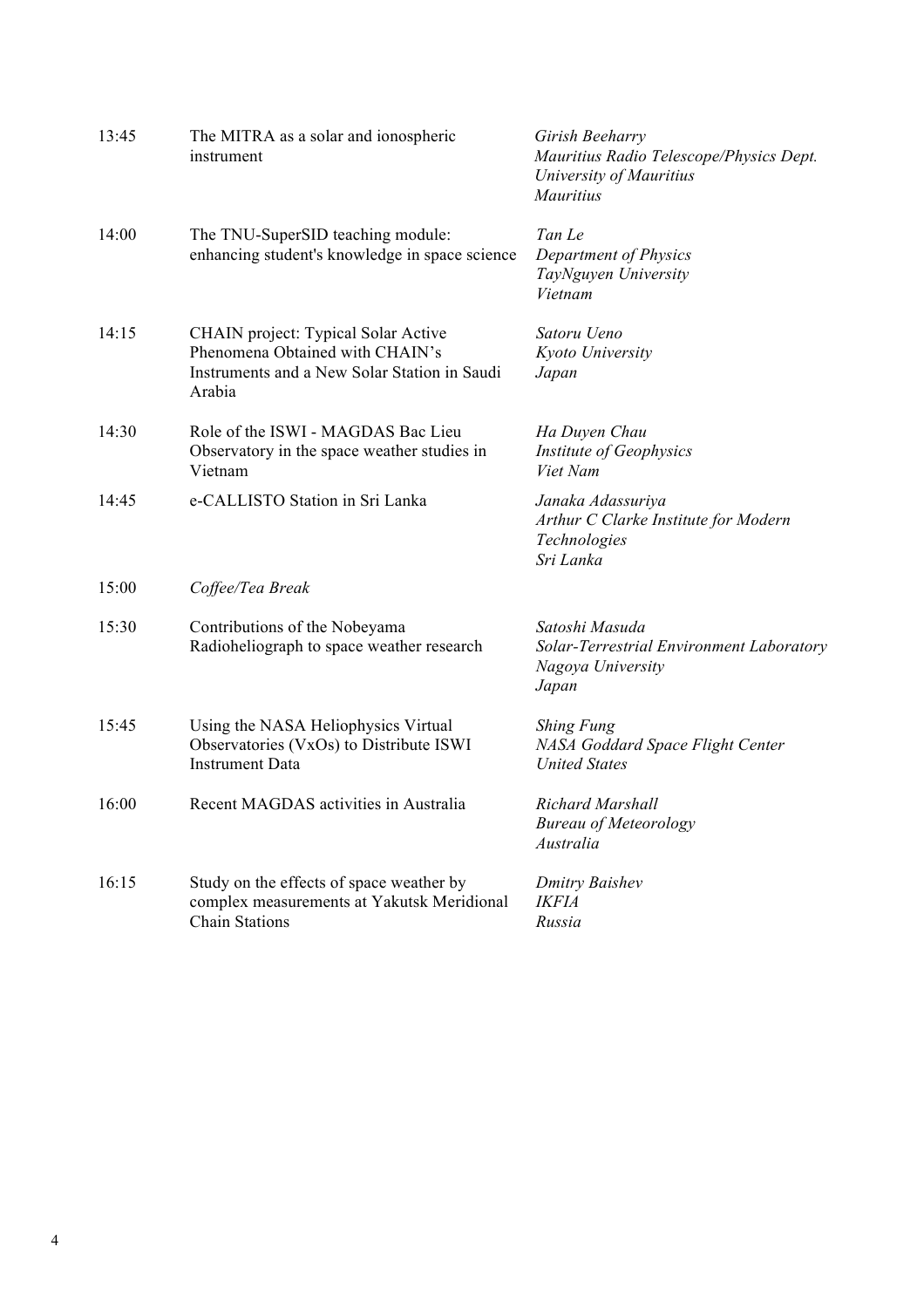#### 16:30 **Panel Discussion 1:**

ISWI Instrument Network and Future of ISWI

*Chair:*

• *Nat Gopalswamy, NASA, United States Rapporteur:* 

• *Elijah Olukayode Falayi, Nigeria Participants:*

- *Christine Amory, University Pierre and Marie Curie, France*
- *Vafi Doumbia, l'Université Felix Houphouët-Boigny, Cote d'Ivoire*
- *Hans Haubold, United Nations Office for Outer Space Affairs (retired)*
- *Christian Monstein, ETH Zurich, Switzerland*
- *Akimasa Yoshikawa, ICSWSE, Kyushu University, Japan*

# 18:30 *Ice Breaker Reception*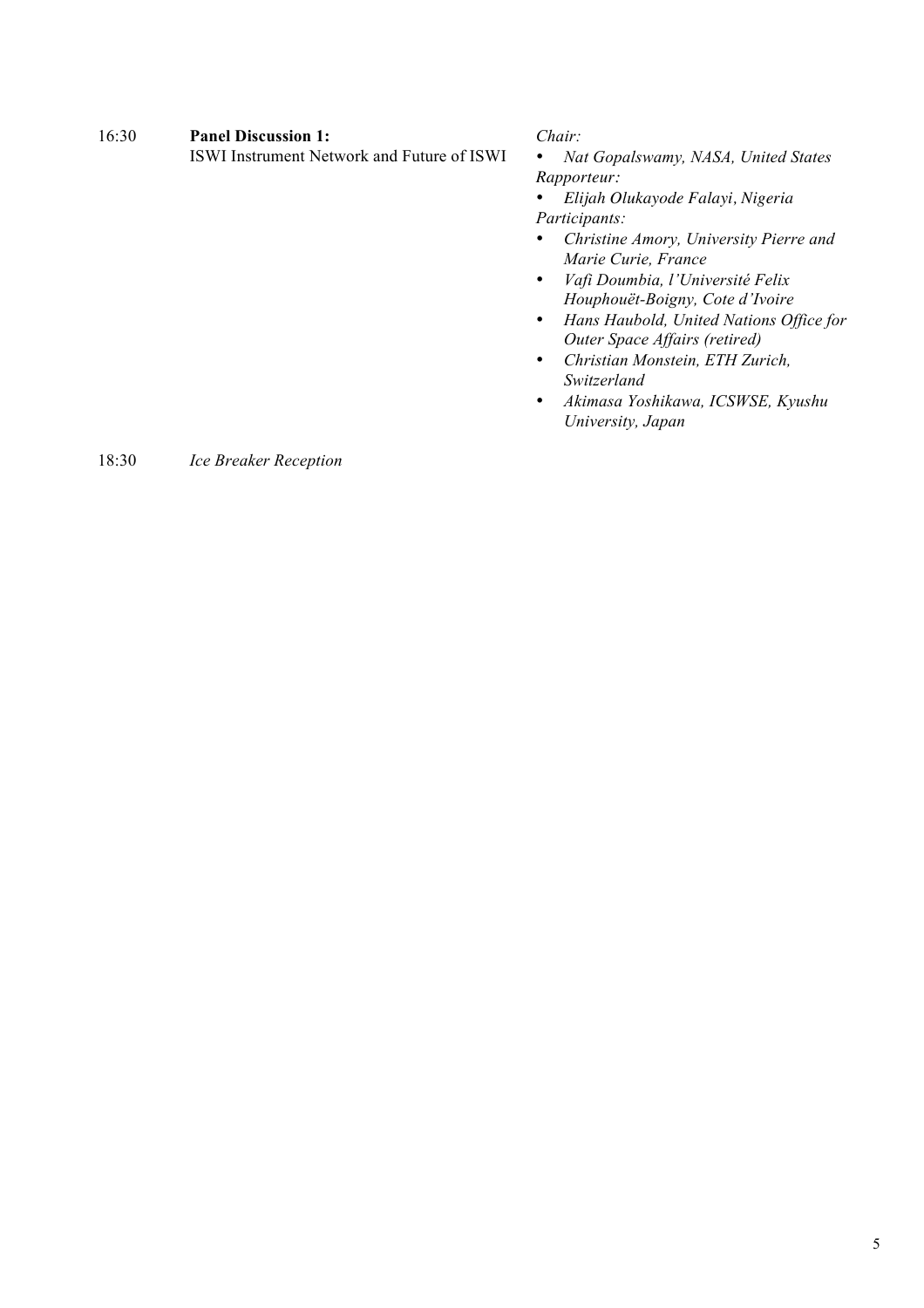# **Tuesday, 3 March 2015**

| Chairperson: Terry Onsager, NOAA, United States<br>Rapporteur: Emad M. H.Takla, Egypt                                        |                                                                                                                                    |  |
|------------------------------------------------------------------------------------------------------------------------------|------------------------------------------------------------------------------------------------------------------------------------|--|
| Report of Space Weather Expert Group of<br>Long-Term Sustainability Working Group<br>under UN COPUOS                         | Takahiro Obara<br>Tohoku University<br>Japan                                                                                       |  |
| An overview of National Space Agency of<br>Malaysia (ANGKASA) space weather research<br>activities: past, present and future | Nyanasegari Bhoo Pathy<br>National Space Agency of Malaysia<br>(ANGKASA)<br>Malaysia                                               |  |
| Current status of space weather program in<br>Indonesia                                                                      | Clara Yono Yatini<br><b>LAPAN Space Science Center</b><br>National Institute of Aeronautics and Space<br>Indonesia                 |  |
| Variability of the Sun and its terrestrial impact<br>(VarSITI): SCOSTEP's scientific program in<br>2014-2018                 | Kazuo Shiokawa<br>Solar-Terrestrial Environment Laboratory<br>Nagoya University<br>Japan                                           |  |
| UN COPUOS: New Space Weather Expert<br>Group                                                                                 | Ian Mann<br>University of Alberta, Canada                                                                                          |  |
| International Space Weather Initiative in Africa:<br>Benefits, implications and some new scientific<br>results               | <b>Babatunde Rabiu</b><br>Center for Atmospheric Research CAR<br>National Space Research and Development<br>Agency NASRDA, Nigeria |  |
| Network and products of the INPE's Space<br>Weather program (EMBRACE)                                                        | Joaquim Rezende Costa<br><b>INPE - National Institute for Space Research</b><br><i>Brazil</i>                                      |  |
|                                                                                                                              | <b>Session 2: Solar Weather/National Activities</b>                                                                                |  |

10:45 *Coffee/Tea Break*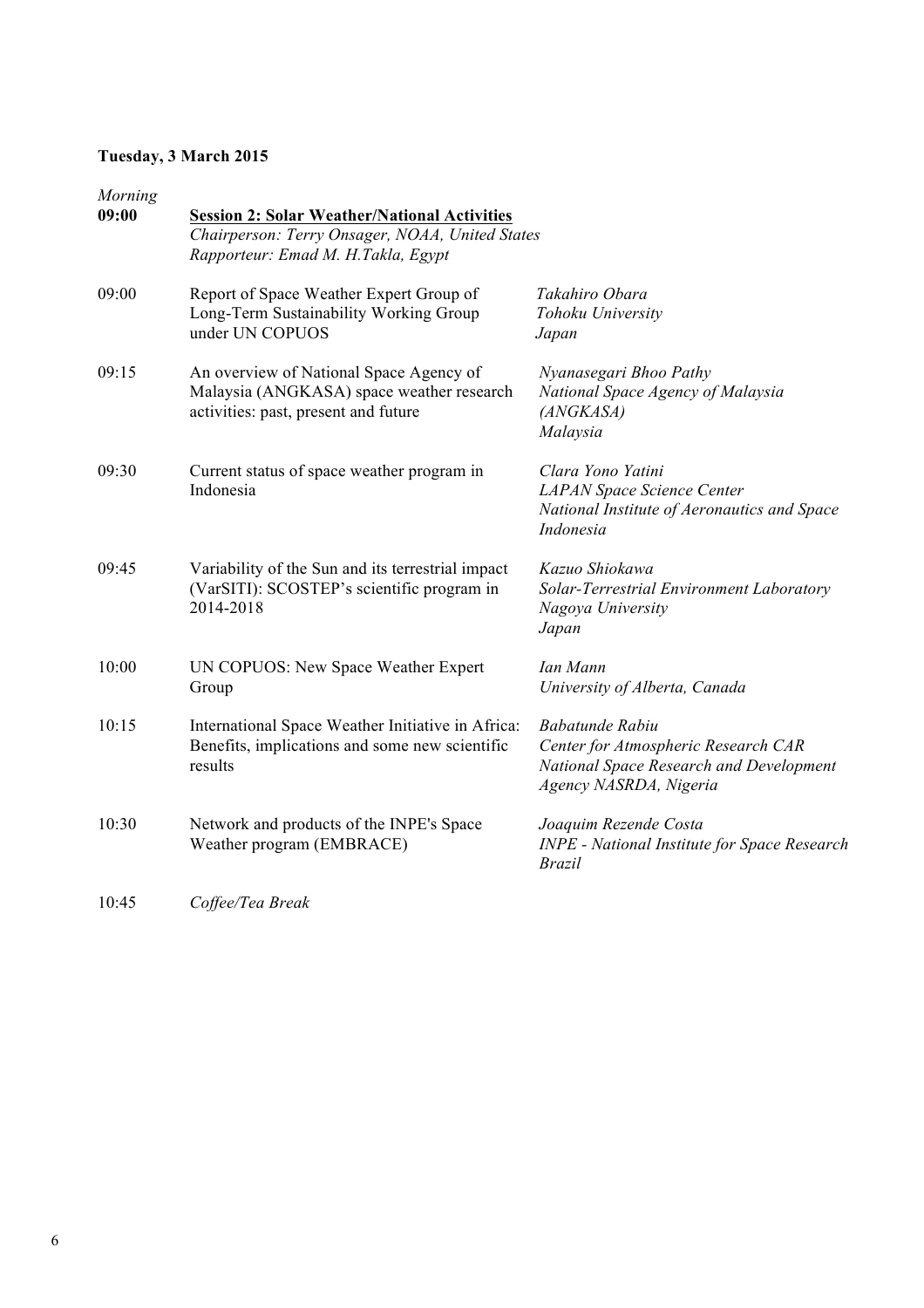| 11:15 | <b>Session 3: Weak Solar Activity</b><br>Chairperson: Madhulika Guhathakurta, NASA Heliophysics, United States<br>Rapporteur: Magdi Elfadil Yousif Suliman, Sudan |                                                                                                                      |  |
|-------|-------------------------------------------------------------------------------------------------------------------------------------------------------------------|----------------------------------------------------------------------------------------------------------------------|--|
| 11:15 | Solar energetic particles and accompanied solar<br>phenomena - statistical studies in solar cycle 23<br>and the rising half of solar cycle 24                     | Rositsa Miteva<br>Space Research and Technology Institute<br><b>Bulgarian Academy of Sciences</b><br><b>Bulgaria</b> |  |
| 11:30 | Declining Solar Polar Fields and their<br>Signatures in the Solar Wind: Implications to<br>near Earth Space                                                       | Janardhan Padmanabhan<br>Physical Research Laboratory<br>India                                                       |  |
| 11:45 | Weak Solar Activity in Cycle 24 and the<br>Consequent Mild Space Weather                                                                                          | Nat Gopalswamy<br>NASA Goddard Space Flight Center<br><b>United States</b>                                           |  |
| 12:00 | 93 Years of Geomagnetic Data Acquisition at<br>Huancayo Observatory                                                                                               | Jose Kaname Ishitsuka<br>Geophysical Institute of Peru<br>Peru                                                       |  |
| 12:15 | <b>Session 4: Coupling Processes</b><br>Korea<br>Rapporteur: Mohamad Huzaimy Jusoh, Malaysia                                                                      | Chairperson: Young-deuk Park, Korea Astronomy & Space Science Institute (KASI), Republic of                          |  |
| 12:15 | Sun impacts on ionized layers and transient<br>variations of the Earth magnetic field                                                                             | Christine Amory<br>University Pierre and Marie Curie<br>France                                                       |  |
| 12:30 | Observations of equatorial ionization anomaly<br>over Africa during a year of deep minimum                                                                        | Segun Olawale Bolaji<br>University of Lago<br>Nigeria                                                                |  |
| 12:45 | TEC variability of low latitude ionosphere and<br>role of dynamical coupling: quiet and storm<br>time characteristics                                             | Gebregiorgis Fikade<br>Mekelle University<br>Ethiopia                                                                |  |
| 13:00 | Coordinated optical, radio and magnetic<br>investigations of wave dynamics in the daytime<br>upper atmosphere                                                     | Deepak Karan<br>Physical Research Laboratory<br>India                                                                |  |
| 13:15 | Lunch                                                                                                                                                             |                                                                                                                      |  |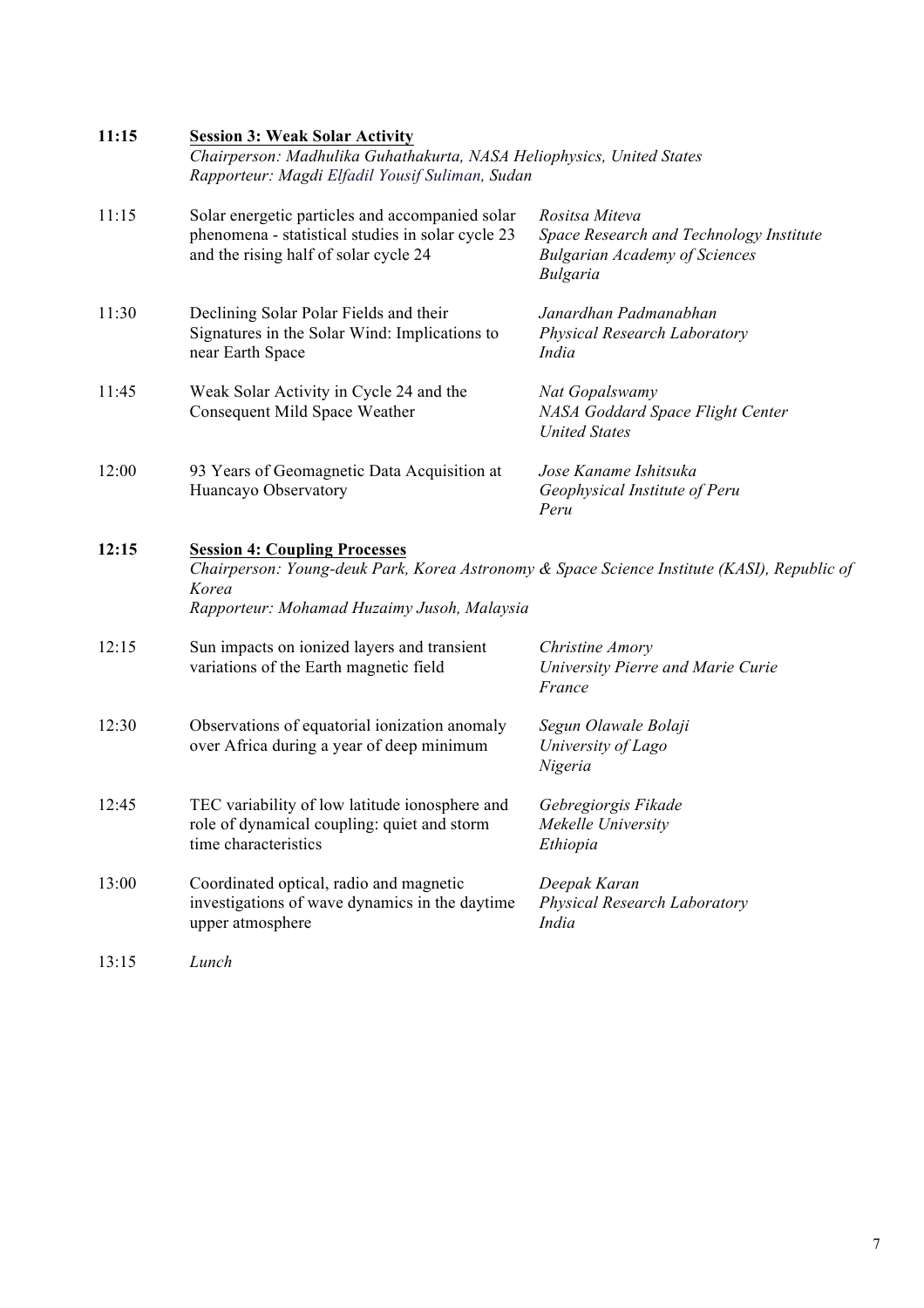| Afternoon<br>14:00 | <b>Session 5: Magnetosphere, Ionosphere and Atmosphere</b><br>Chairperson: Ian Robert Mann, The University of Alberta, Canada<br>Rapporteur: Nurul Shazana binti Abdul Hamid, Malaysia |                                                                                                              |
|--------------------|----------------------------------------------------------------------------------------------------------------------------------------------------------------------------------------|--------------------------------------------------------------------------------------------------------------|
| 14:00              | Role of ULF Waves in Ultra-relativistic<br>Radiation Belt Dynamics: Explaining the 3rd<br>belt                                                                                         | Ian Robert Mann<br>The University of Alberta<br>Canada                                                       |
| 14:15              | On the correlation between geo-electric fields<br>and GPS positioning errors                                                                                                           | Paul Baki Olande<br>Technical University of Kenya<br>Kenya                                                   |
| 14:30              | Characteristics of TEC perturbations observed<br>over the mid-to-low latitude regions during<br>geomagnetic storms                                                                     | Patrick Sibanda<br>University of Zambia<br>Zambia                                                            |
| 14:45              | Problems associated with ionosphere study by<br>using tiny satellite                                                                                                                   | Koichiro Oyama<br>National Cheng Kung University/Kyushu<br>University<br>Japan                               |
| 15:00              | Ionospheric Scintillations and TEC<br>Characteristics at Solar Minimum in a West<br>African Equatorial Region Using GPS Data                                                           | Jean-Baptiste Ackah<br>University of Felix Houphouet Boigny<br>Cote d'Ivoire                                 |
| 15:15              | Some variations of the ionospheric scintillation<br>in Vietnam                                                                                                                         | Tran Lan<br>Institute of Geophysics<br>Vietnam                                                               |
| 15:30              | Coffee/Tea Break                                                                                                                                                                       |                                                                                                              |
| 16:00              | Signatures of solar event at middle and low<br>latitudes in the Europe-African sector, during<br>geomagnetic storms, October2013                                                       | Ilyasse Azzouzi<br>Laboratoire de Physique des Plasmas (LPP)<br>Ecole Polytechnique, Paris<br><b>Morocco</b> |
| 16:15              | Semiannual Variations of Ionospheric<br>Chaoticity and Dynamical Complexity over the<br><b>Equatorial Ionization Anomaly Region</b>                                                    | Babalola Ogunsua<br>Department of Physics<br>Federal University of Technology, Akure<br>Nigeria              |
| 16:30              | Spatio-temporal characteristics of the Equatorial<br>Ionization Anomaly (EIA) in the East African<br>sector using ionospheric tomography                                               | Gogie Tsegaye<br>Washera Geospace and Radar Science<br>Laboratory, Bahir Dar University<br>Ethiopia          |
| 16:45              | Geospace Exploration Project ERG                                                                                                                                                       | Yoshizumi Miyoshi<br>Solar-Terrestrial Environment Laboratory<br>Nagoya University<br>Japan                  |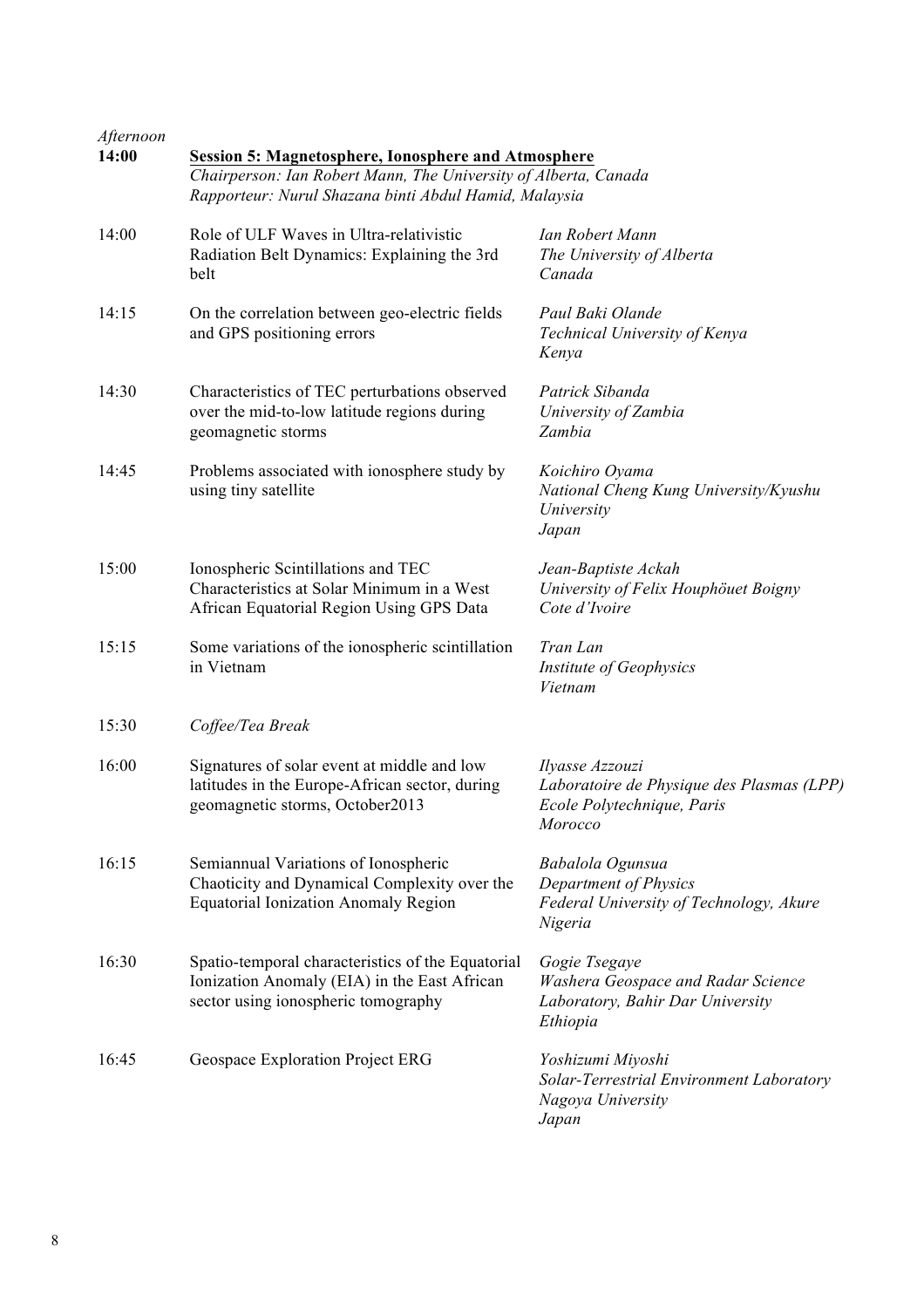| 17:00 | <b>Panel Discussion 2:</b><br>International Cooperation in Space Weather | Chair:<br>Terry Onsager, NOAA, United States<br>Rapporteur:<br>Nurul Shazana Abdul Hamid, Malaysia<br>Participants:<br>Babatunde Rabiu, National Space Research<br>٠<br>and Development Agency NASRDA, Nigeria<br>Ivan Dorotovic, Slovak Central<br>$\bullet$<br>Observatory, Slovakia<br>Madhulika Guhathakurta, Office of Space<br>٠<br>Science, NASA, United States<br>Koichiro Oyama, National Cheng Kung<br>٠ |
|-------|--------------------------------------------------------------------------|--------------------------------------------------------------------------------------------------------------------------------------------------------------------------------------------------------------------------------------------------------------------------------------------------------------------------------------------------------------------------------------------------------------------|
|       |                                                                          | University/Kyushu University<br>Joaquim Rezende Costa, INPE - National<br>٠<br>Institute for Space Research, Brazil                                                                                                                                                                                                                                                                                                |

18:30 *Adjourn*

# **Wednesday, 4 March 2015**

#### *Morning* **09:00- 18:00 Full Day Workshop: Solar-Terrestrial Environment Data Analysis** The solar-terrestrial environment (STE) data analysis workshop is promoting collaborative analyses of observation and simulation data to study the cause-effect activities from the Sun to the Earth using latest space weather events. The workshop is held twice a year in Japan. We select three or four scientifically interesting events during the periods for detailed analysis. Presentations of analysis on the past remarkable geoeffective events are also welcome.

18:00 *Adjourn/Banquet*

## **Thursday, 5 March 2015**

| Morning |                                                                                                                                            |                                        |  |
|---------|--------------------------------------------------------------------------------------------------------------------------------------------|----------------------------------------|--|
| 09:00   | <b>Session 6: Space Weather Impact and Awareness</b><br>Chairperson: Hans Haubold, United Nations Office for Outer Space Affairs (retired) |                                        |  |
|         |                                                                                                                                            |                                        |  |
|         | Rapporteur: Estelle Dirand, France                                                                                                         |                                        |  |
| 09:00   | Geomagnetic disturbance effects in the geo-                                                                                                | Vafi Doumbia                           |  |
|         | electric field variations at low latitude                                                                                                  | <b>UFR SSMT</b>                        |  |
|         |                                                                                                                                            | Universite Felix Houphouet Boigny      |  |
|         |                                                                                                                                            | Cote d'Ivoire                          |  |
| 09:15   | Magnetic and ionospheric observations in the                                                                                               | Dimitry Baishev                        |  |
|         | Russian far East region during the magnetic                                                                                                | Yu.G.Shafer Institute of Cosmophysical |  |
|         | storm of 5 April 2010                                                                                                                      | Research and Aeronomy SB RAS           |  |
|         |                                                                                                                                            | <b>Russian Federation</b>              |  |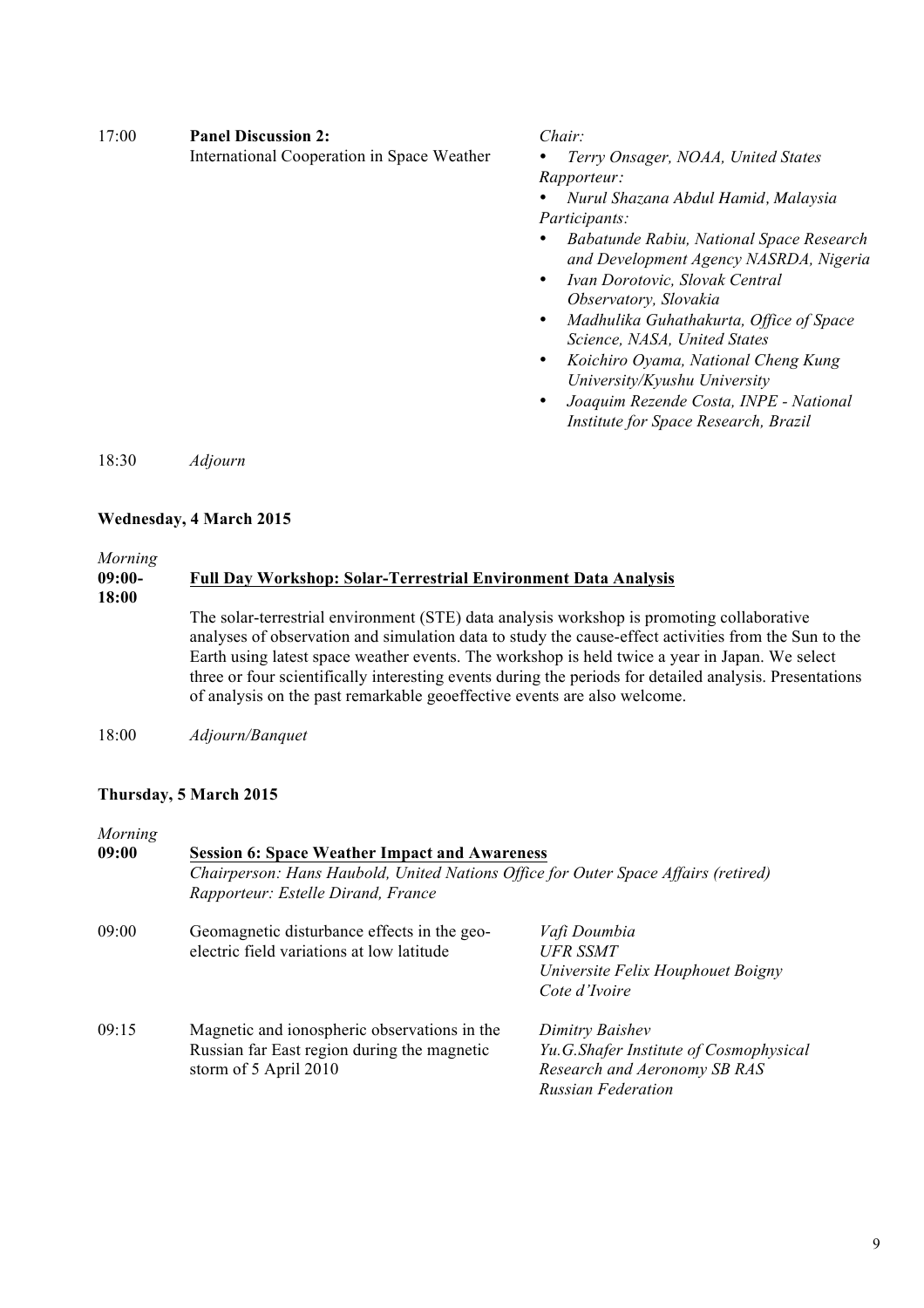| 09:30 | Forecasting the electron fluxes at<br>geosynchronous orbits via latitudinal global-<br>mode Pc 5 pulsations: A statistical analyses<br>comparison study   | Magdi Elfadil Yousif Suliman<br>Sudan University of Science and Technology<br>Sudan                                                                                                                                                                                                                                                                                                                           |
|-------|-----------------------------------------------------------------------------------------------------------------------------------------------------------|---------------------------------------------------------------------------------------------------------------------------------------------------------------------------------------------------------------------------------------------------------------------------------------------------------------------------------------------------------------------------------------------------------------|
| 09:45 | The role of MAGDAS-Sumatra to study<br>Earthquake Precursors In Sumatra                                                                                   | Suaidi Ahadi<br>STMKG Meteorological Climatological and<br>Geophysical Agency<br>Indonesia                                                                                                                                                                                                                                                                                                                    |
| 10:00 | Possible Physical Mechanism between Solar<br>Activity and Earthquake Events                                                                               | Mohamad Huzaimy bin Jusoh<br>Universiti Teknologi MARA<br>Malaysia                                                                                                                                                                                                                                                                                                                                            |
| 10:15 | Nonadditive Entropies: From Einstein to Space<br>Weather                                                                                                  | Constantino Tsallis<br>National Institute of Science and Technology<br>for Complex Systems<br><b>Brazil</b>                                                                                                                                                                                                                                                                                                   |
| 10:45 | Coffee/Tea Break                                                                                                                                          |                                                                                                                                                                                                                                                                                                                                                                                                               |
| 11:15 | Probing electromagnetic state of interplanetary<br>space through measurements of cosmic ray<br>diurnal anisotropy with GRAPES-3 tracking<br>muon detector | <b>Mohanty Pravata</b><br>Tata Institute of Fundamental Research<br>India                                                                                                                                                                                                                                                                                                                                     |
| 11:30 | <b>Panel Discussion 3</b><br>Space Weather Data Utilization and Operational<br>Use                                                                        | Chair:<br>Shing Fung, NASA Goddard Space Flight<br>$\bullet$<br>Center, United States<br>Rapporteur:<br>Maria Gracita Cardinal, Philippines<br>Participants:<br>Richard Marshall, Bureau of Meteorology,<br>$\bullet$<br>Australia<br>Satoshi Masuda, Nagoya University, Japan<br>$\bullet$<br>Christian Monstein, ETH Zurich,<br>$\bullet$<br>Switzerland<br>Terry Onsager, NOAA, United States<br>$\bullet$ |
| 13:00 | Lunch                                                                                                                                                     |                                                                                                                                                                                                                                                                                                                                                                                                               |

*Afternoon Cultural Event – Excursion/Free Afternoon*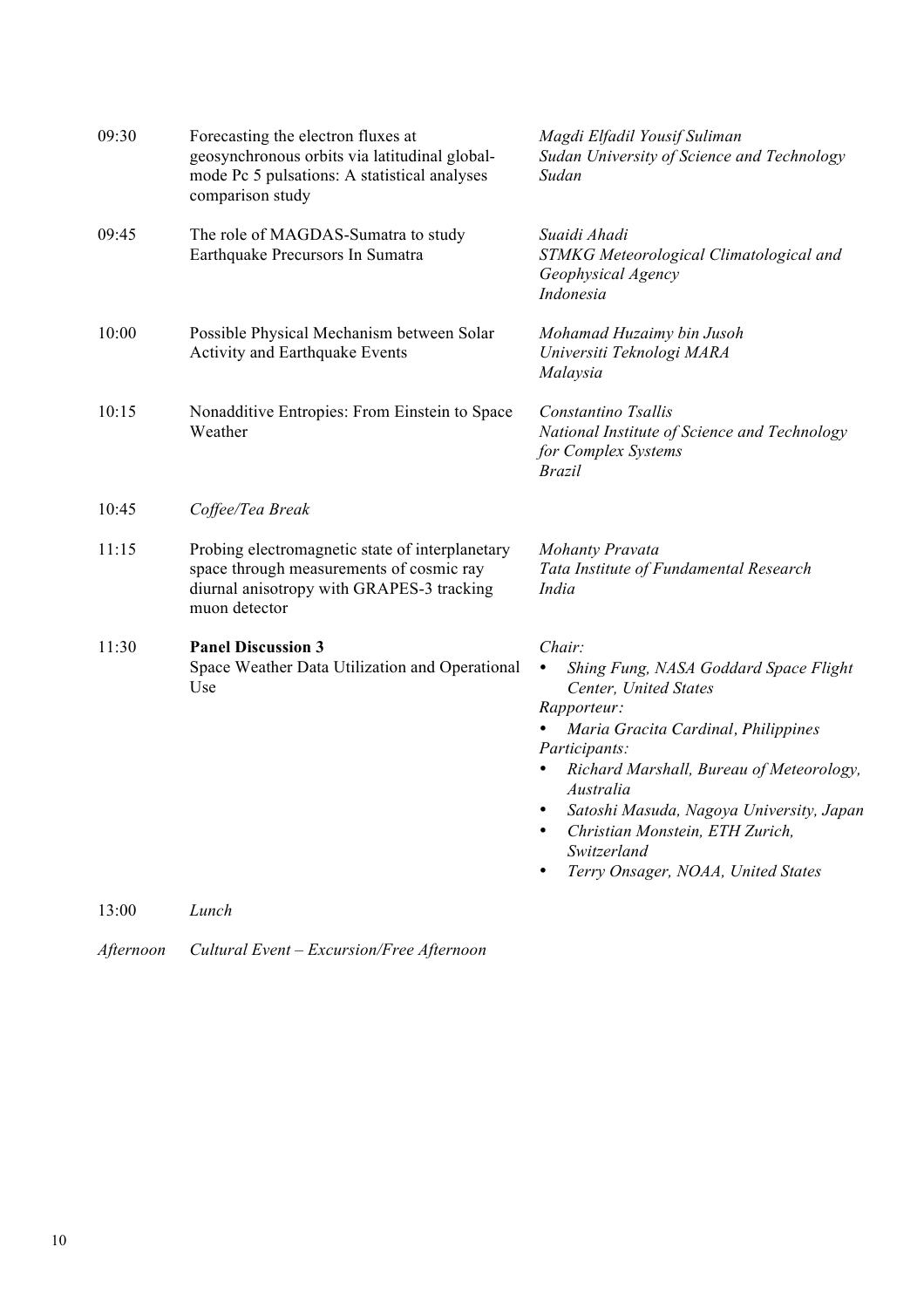# **Friday, 6 March 2015**

| Morning<br>9:00    |                                                                                                                                                                                                                                                   |                                             |  |  |  |  |  |
|--------------------|---------------------------------------------------------------------------------------------------------------------------------------------------------------------------------------------------------------------------------------------------|---------------------------------------------|--|--|--|--|--|
|                    | <b>Session 7: Sun to Earth Space Weather Modelling</b><br>Chairperson: Akimasa Yoshikawa, ICSWSE, Kyushu University, Japan                                                                                                                        |                                             |  |  |  |  |  |
|                    | Rapporteur: Elijah Olukayode Falayi, Tai Solarin University of Education, Nigeria                                                                                                                                                                 |                                             |  |  |  |  |  |
| 9:00               | Statistical study of the relationship between the<br>solar energetic particle events and associated                                                                                                                                               | Susan Stefan<br><b>NRIAG</b>                |  |  |  |  |  |
|                    | solar phenomena                                                                                                                                                                                                                                   | Egypt                                       |  |  |  |  |  |
| 9:15               | The Development of LEO-NEqO Trapped                                                                                                                                                                                                               | Gusrizal                                    |  |  |  |  |  |
|                    | <b>Particles Forecasting System</b>                                                                                                                                                                                                               | Space Science Center                        |  |  |  |  |  |
|                    |                                                                                                                                                                                                                                                   | Universiti Kebangsaan Malaysia<br>Indonesia |  |  |  |  |  |
| 9:30               | <b>Session 8: Hands-On Workshop organized by ICSWSE</b>                                                                                                                                                                                           |                                             |  |  |  |  |  |
|                    | Lecturers:<br>Shuji Abe (ICSWSE, Kyushu University), Norio Umemura, Tomoaki Hori (STEL, Nagoya<br>University), Satoru Ueno (Kwasan and Hida Observatories, Kyoto University), Shun Imajo<br>(Kyushu University) and students of Kyushu University |                                             |  |  |  |  |  |
| 09:30              | Introduction to the IUGONET                                                                                                                                                                                                                       |                                             |  |  |  |  |  |
| 09:50              | How to install SPEDAS                                                                                                                                                                                                                             |                                             |  |  |  |  |  |
| 10:10              | How to operate SPEDAS VM - Part1                                                                                                                                                                                                                  |                                             |  |  |  |  |  |
| 11:00              | How to operate SPEDAS VM - Part2                                                                                                                                                                                                                  |                                             |  |  |  |  |  |
| 11:50              | Free discussion                                                                                                                                                                                                                                   |                                             |  |  |  |  |  |
| 12:30              | Lunch                                                                                                                                                                                                                                             |                                             |  |  |  |  |  |
| Afternoon<br>13:30 | <b>Session 9: Observations, Recommendations and the Way Forward</b><br>Chairperson: Nat Gopalswamy, NASA, United States                                                                                                                           |                                             |  |  |  |  |  |
| 13:30              | Workshop Review, Observations and<br>Recommendations                                                                                                                                                                                              | <b>All Workshop Participants</b>            |  |  |  |  |  |
| 15:00              | Coffee/Tea Break                                                                                                                                                                                                                                  |                                             |  |  |  |  |  |
| 15:30              | Discussion of Future Space Weather Activities                                                                                                                                                                                                     | <b>All Workshop Participants</b>            |  |  |  |  |  |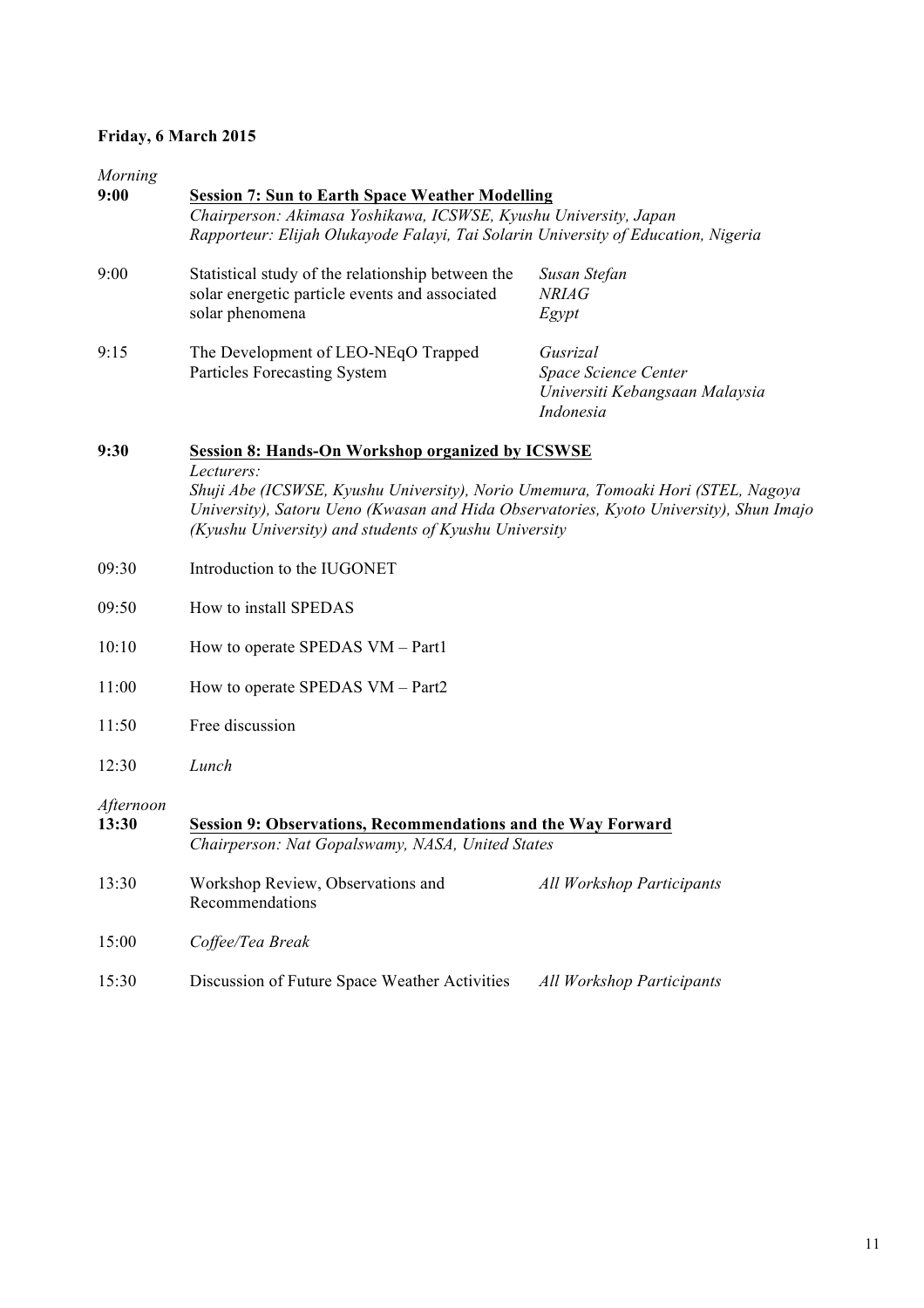# **16:00 Closing Session**

*Master of Ceremony: Akimasa Yoshikawa, Kyushu University, Japan*

Closing Remarks by the organizers o *ICSWSE*

- o *ISWI*
- o *United Nations Office for Outer Space Affairs*
- 17:00 *Adjourn - Transfer to the hotel and end of the Workshop*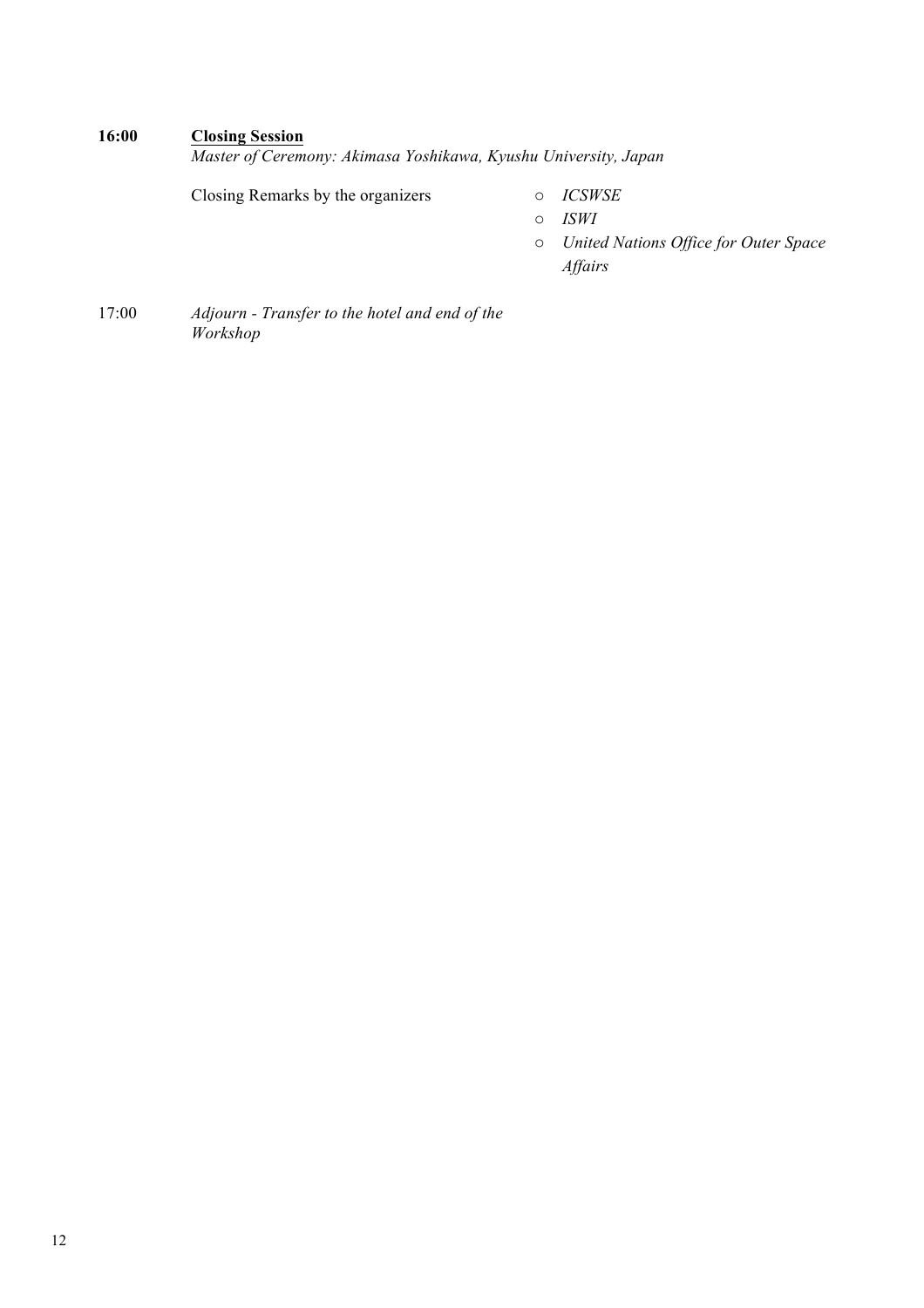# **Poster Presentations**

| No.          | Name1            | Name2            | Institution                                                                  | Country          | <b>Poster Title</b>                                                                                                                                                  |
|--------------|------------------|------------------|------------------------------------------------------------------------------|------------------|----------------------------------------------------------------------------------------------------------------------------------------------------------------------|
| $UN-01$      | Abdul Hamid      | Nurul Shazana    | National University<br>of Malaysia                                           | Malaysia         | Local Time and Longitudinal<br>Dependence of Equatorial<br>Electrojet Calculated from<br>Ground-based Magnetometer                                                   |
| $UN-02$      | Ahmad            | Siti Noor        | Universiti Teknologi<br>Mara (UiTM)                                          | Malaysia         | Characteristics of Ultra Low<br>Frequency (ULF) and Very<br>Low Frequency (VLF) due to<br>the Space Weather Conditions                                               |
| $UN-03$      | Ahmed<br>Abdalla | Ahmed            | King Saud<br>University, Faculty of<br>Science                               | Saudi<br>Arabia  | Installation of the Flare<br>Monitoring Telescope in Saudi<br>Arabia as a New Member of<br>CHAIN Project (Continuous H-<br>alpha Imaging Network Project)            |
| <b>UN-04</b> | Ayaka            | Tano             | Dept. of Earth and<br>Planetary Sciences,<br>Kyushu University               | Japan            | The Comparison Between<br>Champ Data and Gaia Model<br>about Electron Density in the<br>Ionosphere                                                                   |
| $UN-05$      | Cabezas          | Denis            | Centre for Radio<br>Astronomy and<br>Astrophysics, Sao<br>Paulo              | Peru             | A "Dandelion" Filament<br><b>Eruption and Coronal Waves</b><br>Associated with the 2011<br>February 16th Solar Flare                                                 |
| <b>UN-06</b> | Dorotovic        | Ivan             | Slovak Central<br>Observatory,<br>Hurbanovo                                  | Slovakia         | Solar Radio Spectrometers in<br>Slovakia Status Report                                                                                                               |
| $UN-07$      | Estelle          | Dirand           | <b>ENSTA ParisTech</b>                                                       | France           | Computer simulation on<br>formation of ionospheric<br>current system accompanied by<br>the incidence of shear Alfvén<br>waves to the ionosphere                      |
| $UN-08$      | Falayi           | Elijah Olukayode | Tai Solarin<br>University of<br>Education                                    | Nigeria          | A Study of variation in<br>horizontal geomagnetic field<br>during geomagnetic substorms<br>at different latitudes                                                    |
| <b>UN-09</b> | Gogie            | Tsegaye          | Bahir Dar University,<br>Washera Geospace<br>and Radar Science<br>Laboratory | Ethiopia         | Spatio-temporal characteristics<br>of the Equatorial Ionization<br>Anomaly (EIA) in the East<br>African region via ionospheric<br>tomography during the year<br>2012 |
| $UN-10$      | Grodji           | Oswald Didier    | Université Félix<br>Houphouët Boigny de<br>Cocody                            | Cote<br>d'Ivoire | Study of the Equatorial<br>Electrojet (EEJ) effects along<br>210° meridian magnetic,<br>comparison results in West<br>Africa (meridian 5°W)                          |
| $UN-11$      | Hasanudin        | Hasanudin        | <b>BMKG</b>                                                                  | Indonesia        | Magnetic Calculator                                                                                                                                                  |

*Chairperson: George Maeda, ICSWSE, Kyushu University, Japan*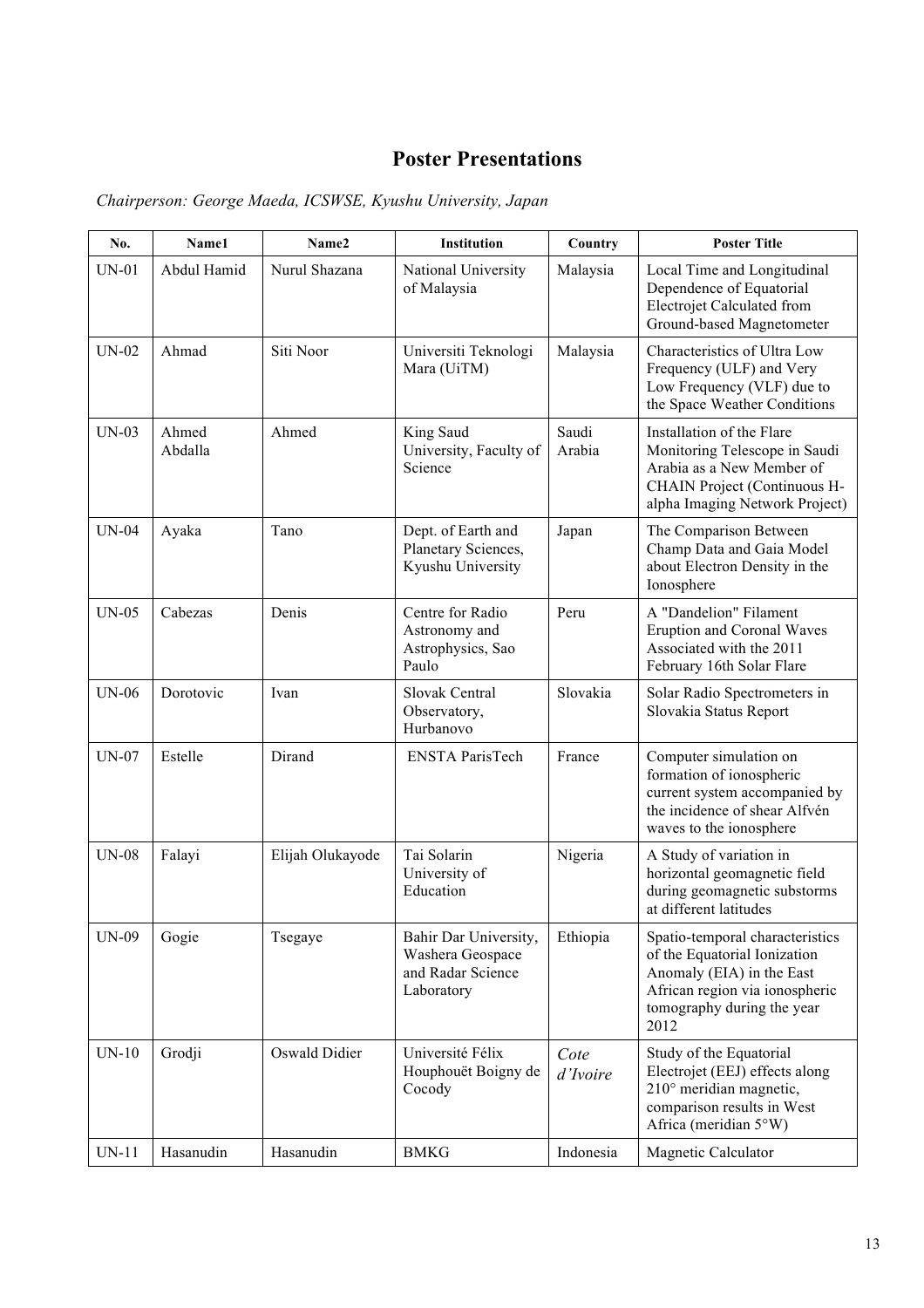| No.          | Name1                | Name2              | <b>Institution</b>                                                            | Country               | <b>Poster Title</b>                                                                                                                                                                                               |
|--------------|----------------------|--------------------|-------------------------------------------------------------------------------|-----------------------|-------------------------------------------------------------------------------------------------------------------------------------------------------------------------------------------------------------------|
| <b>UN-12</b> | Hiroki               | Matsushita         | Dept. of Earth and<br>Planetary Sciences,<br>Kyushu University                | Japan                 | The features of vertical<br>component of daily<br>geomagnetic field during<br>geomagnetic storm                                                                                                                   |
| $UN-13$      | Kaisei               | Akimoto            | Dept. of Earth and<br>Planetary Sciences,<br>Kyushu University                | Japan                 | Characteristics of equatorial Pc<br>5 during electron flux<br>enhancement                                                                                                                                         |
| <b>UN-14</b> | Keiichiro            | Fukazawa           | Kyoto University                                                              | Japan                 | Optimization of MHD<br>Simulation for Space Weather<br>to Many Core Processor                                                                                                                                     |
| $UN-15$      | Kryakunova           | Olga               | Institute of<br>Ionosphere                                                    | Kazakhstan            | Ground-based experimental<br>complex for Space Weather<br>study in Kazakhstan: science<br>and data product                                                                                                        |
| $UN-16$      | Minobu               | Iwaki              | Dept. of Earth and<br>Planetary Sciences,<br>Kyushu University                | Japan                 | The terrestrial magnetosphere<br>under the solar wind with no<br>interplanetary magnetic field                                                                                                                    |
| $UN-17$      | Mohanty              | Pravata            | Tata Institute of<br>Fundamental<br>Research                                  | India                 | Probing electromagnetic state of<br>interplanetary space through<br>measurements of cosmic ray<br>diurnal anisotropy with<br>GRAPES-3 tracking muon<br>detector                                                   |
| <b>UN-18</b> | Mohd. Kasran         | Farah Adilah       | Universiti Teknologi<br>Mara (UiTM)                                           | Malaysia              | Correlation between Extra-<br>terrestrial and Geophysical<br>Effects                                                                                                                                              |
| <b>UN-19</b> | Moiseev              | Aleksei            | Yu.G. Shafer Institute<br>of Cosmophysical<br>Research and<br>Aeronomy SB RAS | Russian<br>Federation | Features of long-period<br>geomagnetic pulsations<br>excitation at high latitudes<br>penetrating from the<br>interplanetary medium during<br>an impact of interplanetary<br>shock on the Earth's<br>magnetosphere |
| $UN-20$      | Musafar<br>Kilowasid | La Ode<br>Muhammad | National Institute of<br>Aeronautics and<br>Space (LAPAN)                     | Indonesia             | Usage of MAGDAS data for<br>space weather science in<br>Indonesia: study of outer<br>electron belt acceleration                                                                                                   |
| $UN-21$      | Nozomu               | Nishitani          | STEL, Nagoya<br>University                                                    | Japan                 | SuperDARN HOkkaido Pair of<br>(HOP) radars:<br>accomplishments, present status<br>and future perspectives                                                                                                         |
| $UN-22$      | Pranoto              | Setyanto Cahyo     | National Institute of<br>Aeronautics and<br>Space (LAPAN)                     | Indonesia             | Study of Pc3 Magnetic<br>Pulsations                                                                                                                                                                               |
| $UN-23$      | Shuji                | Abe                | ICSWSE, Kyushu<br>University                                                  | Japan                 | The IUGONET and its products<br>for space weather study                                                                                                                                                           |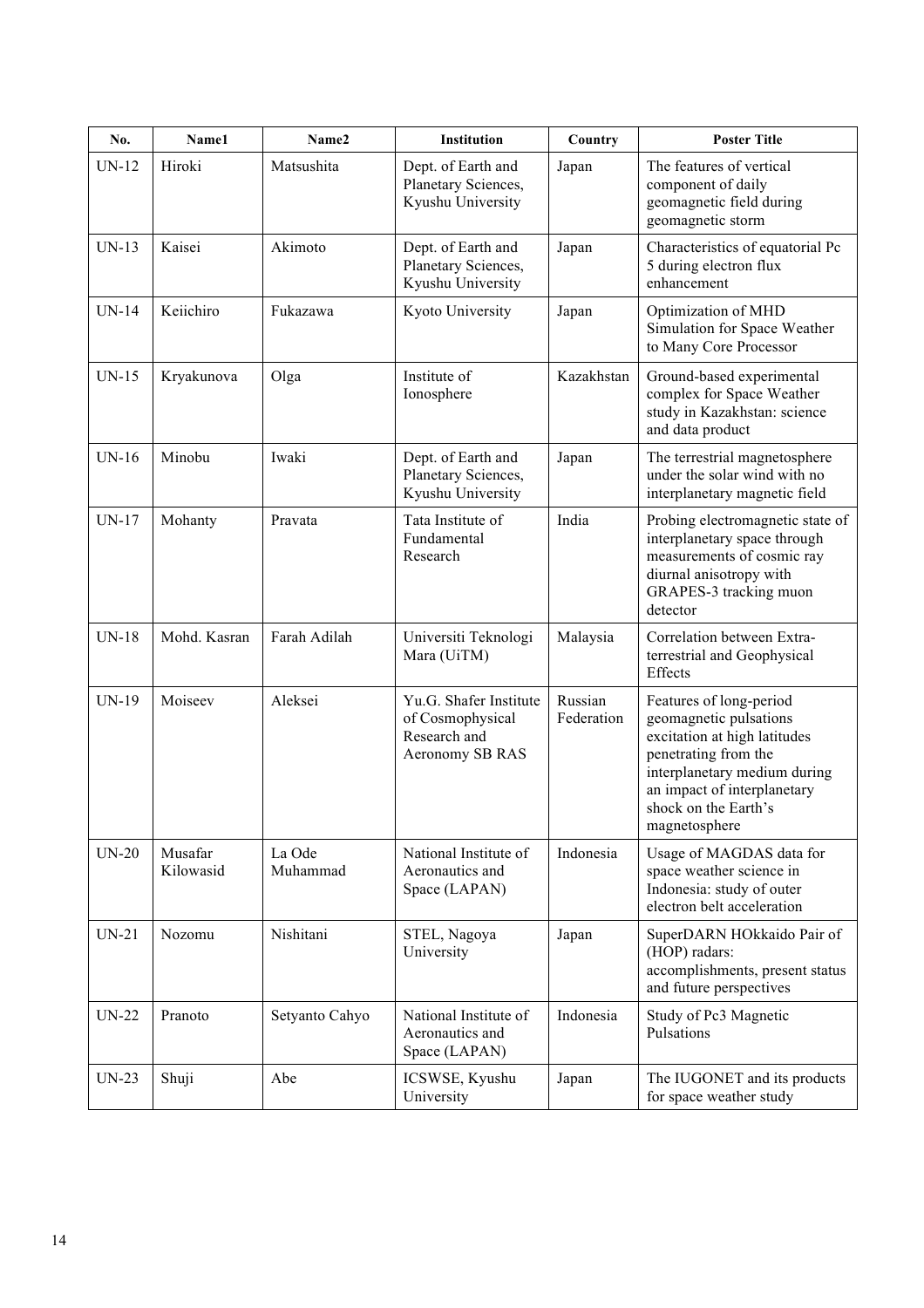| No.     | Name1  | Name2       | <b>Institution</b>                                                   | Country            | <b>Poster Title</b>                                                                                                                              |
|---------|--------|-------------|----------------------------------------------------------------------|--------------------|--------------------------------------------------------------------------------------------------------------------------------------------------|
| $UN-24$ | Shun   | Imajo       | Dept. of Earth and<br>Planetary Sciences,<br>Kyushu University       | Japan              | Nature of dayside ionospheric<br>current system of Pi2<br>pulsations: Comparison<br>between equivalent currents and<br>numerical simulation      |
| $UN-25$ | Sugon  | Quirino Jr. | Manila Observatory                                                   | The<br>Philippines | EEJ / CEEJ current distributions<br>from Philippine MAGDAS data                                                                                  |
| $UN-26$ | Suzuki | Shin        | Solar-Terrestrial<br>Environment<br>Laboratory, Nagoya<br>University | Japan              | CHAMP and ground-based<br>airglow measurements of<br>plasma density perturbations in<br>the top-/bottom-side ionosphere<br>associated with MSTID |
| $UN-27$ | Takla  | Emad        | National Research<br>Institute of<br>Astronomy and<br>Geophysics     | Egypt              | Latitudinal dependence of Pc 3-<br>4 amplitude in the African<br>sector using MAGDAS data                                                        |
| $UN-28$ | Ward   | Jonathan    | South African<br>National Space<br>Agency                            | South<br>Africa    | SuperDARN or e-Callisto                                                                                                                          |